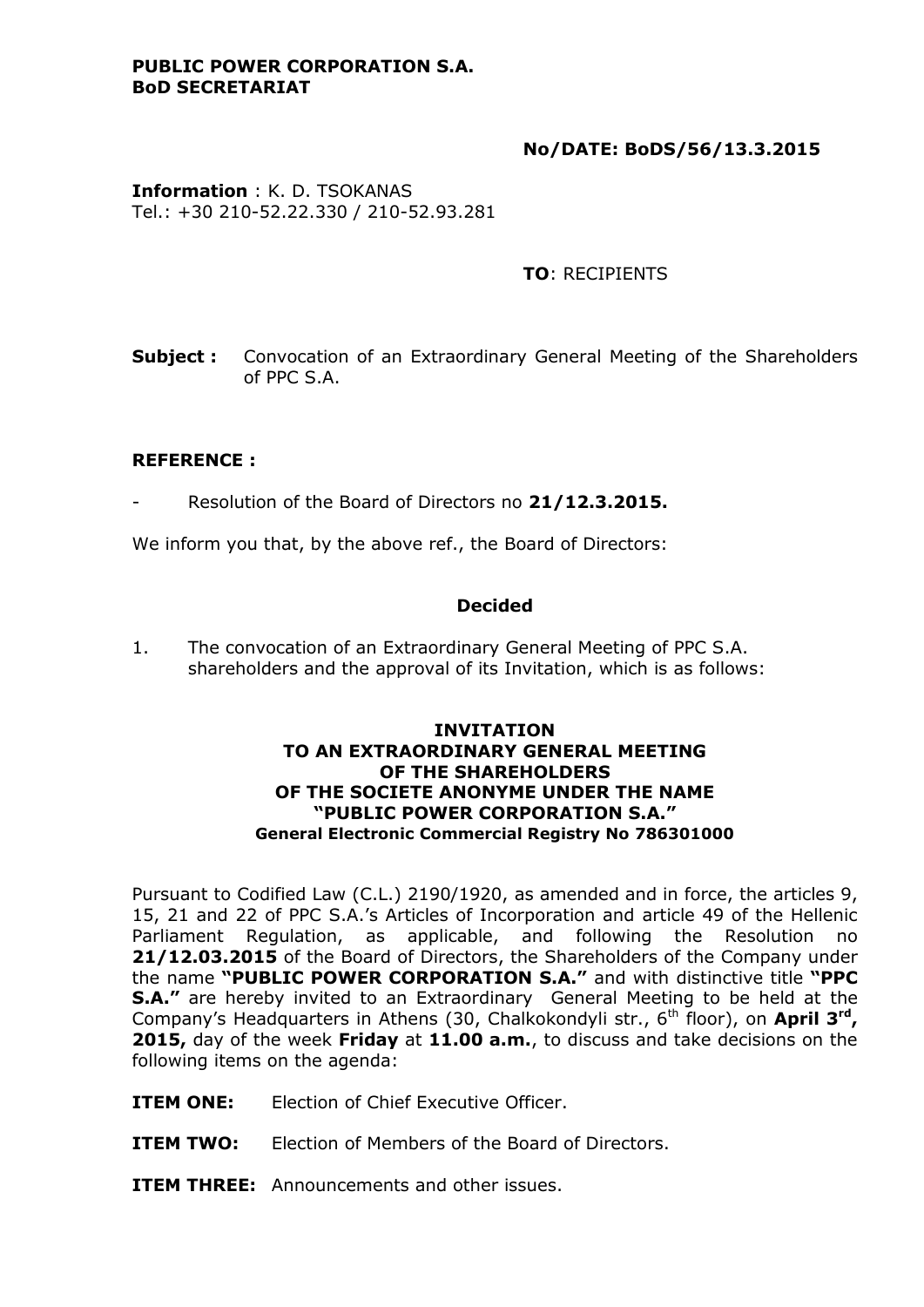# **PARTICIPATION RIGHT IN THE GENERAL MEETING**

In this Extraordinary General Meeting (EGM), the Shareholders with right to participate and vote are those, who will be registered at the beginning of March the  $29<sup>th</sup>$ , 2015, day of the week Sunday, that is the fifth  $(5<sup>th</sup>)$  day prior to the EGM date - Record Date, in PPC S.A. Shareholders' registry, which is electronically kept at the Company "Hellenic Exchanges S.A. Holding, Clearing, Settlement & Registry" (Hellenic Exchanges SA – EXAE), without share blocking required. Every ordinary share has the right of one vote. Shareholders' capacity is evidenced by providing a pertinent written certification by the above mentioned institution, or alternatively, via direct online connection of the Company with the registry of the latter. Shareholders' capacity must be effective at the beginning of March the 29th, 2015, day of the week Sunday, (Record Date) and the pertinent written certification or the electronic verification with respect to the Shareholders' capacity must be received by the Company the latest until March the  $31<sup>st</sup>$ , 2015, day of the week Tuesday, that is, the third  $(3^{rd})$  day prior to the EGM date. As regards the Company, participation and voting right at the EGM is attributed only to those regarded as shareholder at the aforementioned Record Date. In case of non compliance with the provisions of article 28a of C.L. 2190/1920, as in force, such Shareholder may participate in the EGM only following its permission.

# **PROCEDURE FOR THE EXERCISE OF VOTING RIGHT BY PROXY**

The Shareholders who wish to participate in the Extraordinary General Meeting (EGM) by proxy/ies representative/es, must send the pertinent proxy holder authorisation form (Power of Attorney), which is available on the company's website [www.dei.gr](http://www.dei.gr/), to the Company's Corporate Announcements and Shareholders Services Unit (30, Chalkokondyli Street, Athens 104 32, 5<sup>th</sup> floor, office 512), no later than March the 31<sup>st</sup>, 2015, day of the week Tuesday, that is the third (3<sup>rd</sup>) day prior to the date of the General Meeting.

Each shareholder may appoint up to three (3) proxy holders/representatives. However, if a shareholder holds shares of the company appearing in more than one securities account, the above limitation shall not prevent such shareholder from appointing separate proxy holders/representatives for the companies appearing in each securities account, as regards the General Meeting.

A proxy holder/representative acting on behalf of several shareholders may cast votes differently for each shareholder. The proxy holder/representative is obliged to disclose to the Company, before the commencement of the General Meeting, any fact which might be useful to the shareholders in assessing whether the proxy holder/representative might pursue interests other than the interest of the represented shareholder. A conflict of interest within this context may in particular arise where the proxy holder/representative:

a) is a controlling shareholder of the Company, or is another entity controlled by such shareholder;

b) is a member of the Board of Directors or the management of the Company, or of a controlling shareholder or an entity controlled by such shareholder;

c) is an employee or an auditor of the Company, or of a controlling shareholder or an entity controlled by such shareholder;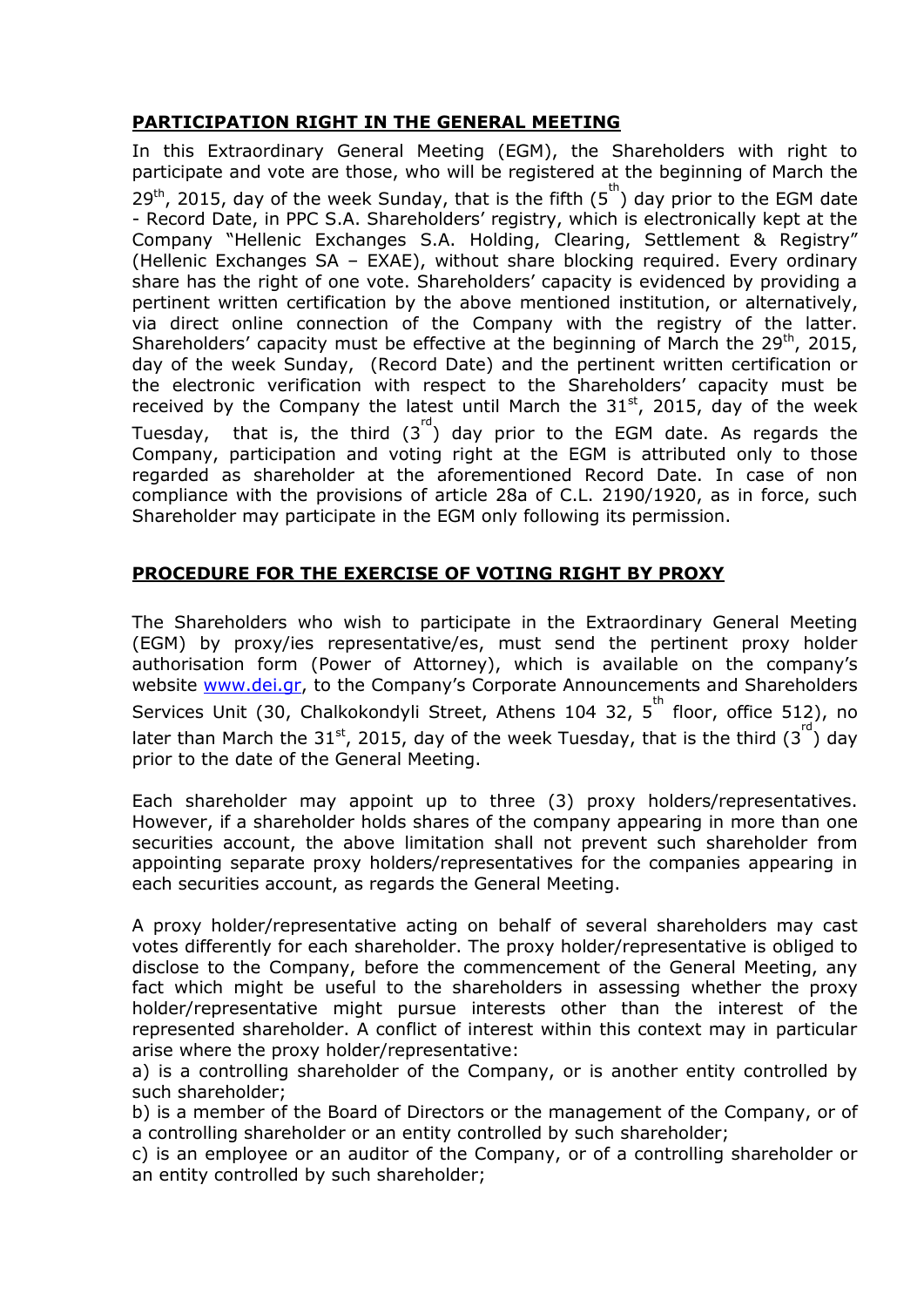d) is a spouse or close relative (of  $1^{st}$  degree) with a natural person referred to in the above items a) to c).

The appointment and the revocation of appointment of a shareholder's proxy holder/representative shall be made in writing and shall be notified to the Company at least three (3) days prior to the date of the General Meeting.

The shareholders are requested to ensure the successful dispatch of the proxy holder authorisation form [power of attorney] and receipt thereof by the Company, by calling at the following numbers: +30 210 5230951, +30 210 5293207, +30 210 5293245 .

In order to attend the General Meeting any shareholder/representative shall present an ID card. In case that the shareholder is a legal entity and has not appointed in accordance with the aforementioned procedure a proxy holder/srepresentative/s, then the legal representative of such shareholder shall also present his/her legalization documents, in order to attend the General Meeting.

## **SHAREHOLDERS' MINORITY RIGHTS**

With respect to the aforementioned EGM, the Shareholders have also the following rights, which can be exercised within the following deadlines per right:

a) Shareholders representing at least one twentieth (1/20) of the paid-up share capital may request from the Board of Directors to include in the Extraordinary General Meeting's Agenda additional items, provided that the relevant request is communicated to the Board of Directors at least fifteen (15) days prior to the EGM. The said request must be accompanied by a written justification or a draft resolution for approval by the EGM.

b) Shareholders representing at least one twentieth (1/20) of the paid-up share capital may request from the Board of Directors to upload to the Company's website [\(www.dei.gr\)](http://www.dei.gr/), at least six (6) days prior to the EGM date, draft resolutions for the items included in the initial or revised EGM agenda, provided that the relevant request is communicated to the Board of Directors at least seven (7) days prior to the EGM date.

c) Following a request of shareholders communicated to the Company at least five (5) full days prior to EGM date, the Board of Directors must provide to the EGM the requested specific information with respect to Company's business, to the extent that these are useful for the actual assessment of the items on the agenda.

d) Following a request of shareholders representing one fifth (1/5) of the paid-up share capital, communicated to the Board of Directors at least five (5) full days prior to the EGM date, the Board of Directors must provide the EGM with information about the course of the Company's affairs and its financial situation.

## **AVAILABLE DOCUMENTS AND INFORMATION**

The present Invitation to the Shareholders, the proxy holder authorisation form [power of attorney], the total number of shares and voting rights existing on the date of the present Invitation as well as any documents provided for in article 27, par. 3, cases c) and d) of C.L. 2190/1920, as in force, are or will be posted on the company's website [www.dei.gr,](http://www.dei.gr/) pursuant to the law and the Company's Articles of Incorporation.

The full text of the documents to be submitted to the General Meeting, as well as of the draft resolutions (article 27, par. 3, cases c) and d) of C.L. 2190/1920) will be